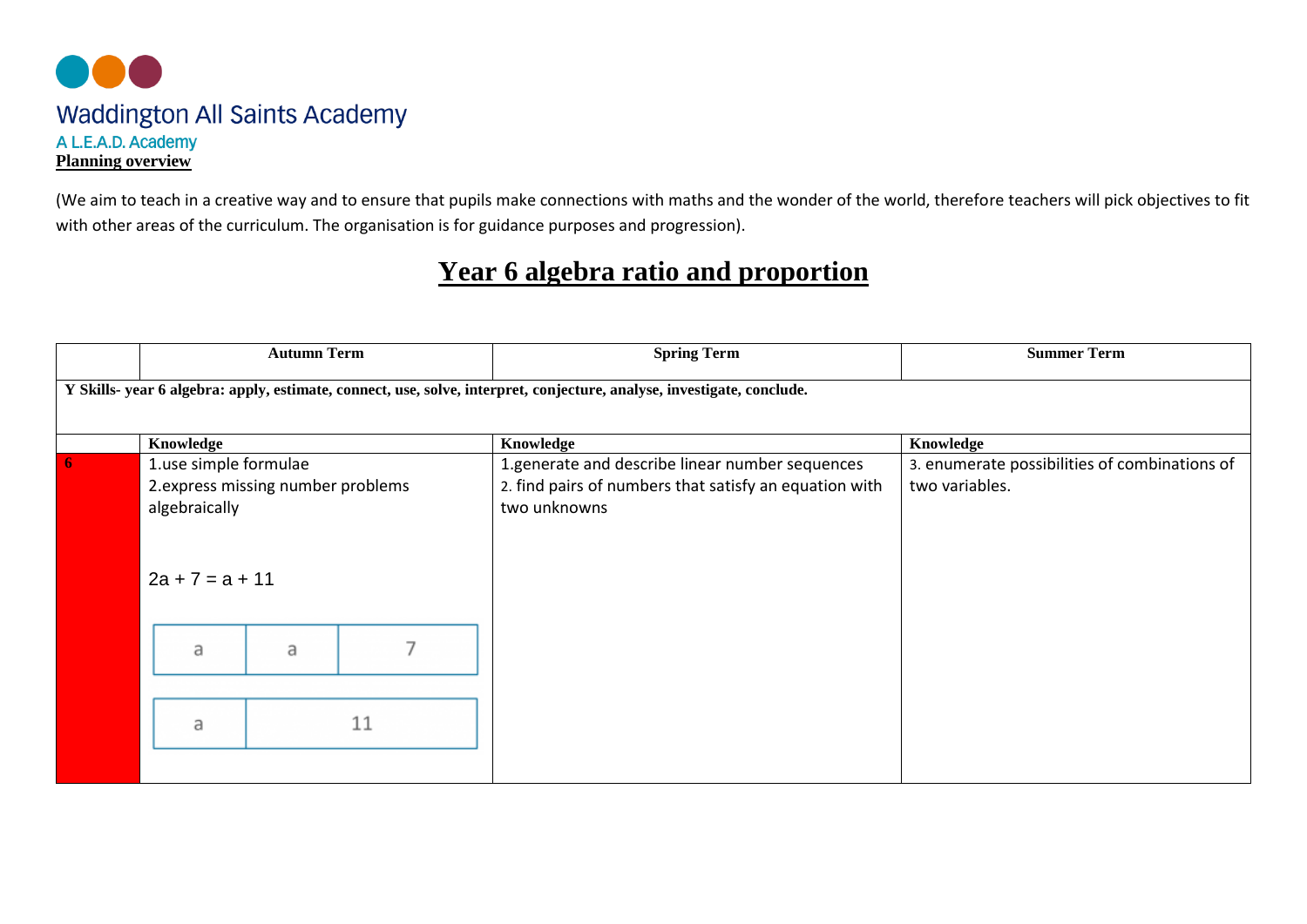

|   | $-11-$ |  |
|---|--------|--|
| a | a      |  |
|   |        |  |
| a | 11     |  |
|   |        |  |
|   | 11     |  |
| a | a      |  |
|   |        |  |
| a | 11     |  |
|   | 15     |  |
|   |        |  |

|                                                                                                                                      | <b>Autumn Term</b>                                                                                                                                                                                                                                                              | <b>Spring Term</b>                                                                                                                                                                                                                                           | <b>Summer Term</b> |  |  |  |  |  |  |
|--------------------------------------------------------------------------------------------------------------------------------------|---------------------------------------------------------------------------------------------------------------------------------------------------------------------------------------------------------------------------------------------------------------------------------|--------------------------------------------------------------------------------------------------------------------------------------------------------------------------------------------------------------------------------------------------------------|--------------------|--|--|--|--|--|--|
| Y6 Skills- year 6 ratio and proportion: apply, estimate, connect, use, solve, interpret, conjecture, analyse, investigate, conclude. |                                                                                                                                                                                                                                                                                 |                                                                                                                                                                                                                                                              |                    |  |  |  |  |  |  |
|                                                                                                                                      | Knowledge                                                                                                                                                                                                                                                                       | Knowledge                                                                                                                                                                                                                                                    | Knowledge          |  |  |  |  |  |  |
|                                                                                                                                      | 1.solve problems involving the calculation of<br>percentages [for example, of measures, and<br>such as 15% of 360] and the use of<br>percentages for comparison<br>• solve<br>problems involving unequal sharing and<br>grouping using knowledge of fractions and<br>multiples. | 1. solve problems involving the relative sizes of two<br>quantities where missing values can be found by using<br>integer multiplication and division facts<br>2. solve problems involving similar shapes where the<br>scale factor is known or can be found |                    |  |  |  |  |  |  |